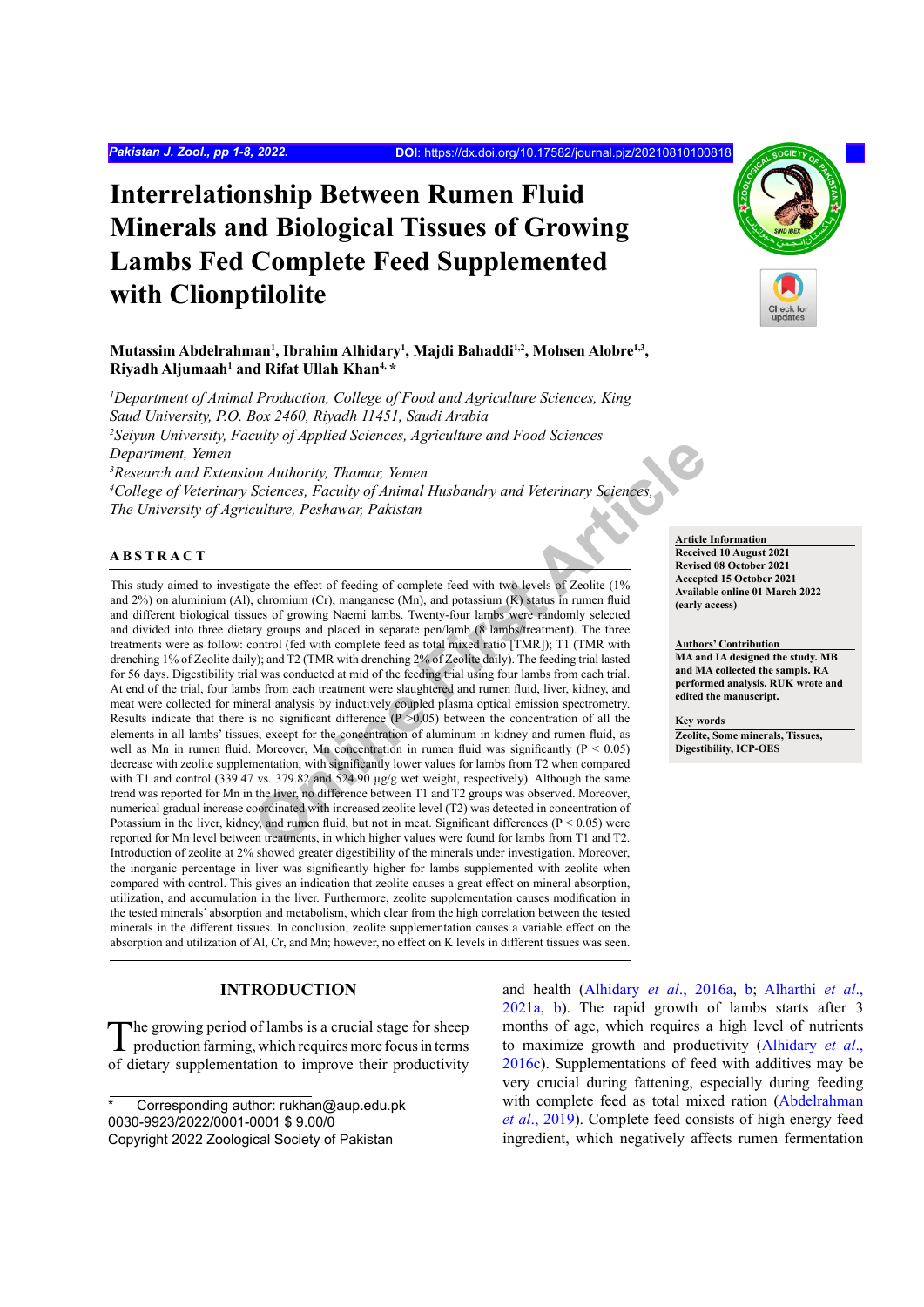process and utilization of nutrients unless the feed supplements added control certain changes, such as a drop in pH (Varga *et al*[., 1998;](#page-7-0) [Abdelrahman](#page-6-5) *et al*., 2017a, [b\)](#page-6-6).

Zeolites enclose a group of hundreds of microporous mineral members known for their ion exchange features (Pekov *et al*[., 2008](#page-7-1)). The structure of zeolites essentially involves alumino-silicates with  $SiO_4$  and  $AlO_4$  structures linked by joint oxygen atoms [\(Jha and Singh, 2016\)](#page-6-7). Since zeolite is a mineral compound with ion-exchange capacity and porous structure, they can adsorb different gases, humidity, low-level radioactive elements, toxic materials and heavy smells, water, petrochemical substances, and minerals. Furthermore, zeolites are considered the greatest important inorganic cation exchangers used in industrial solicitations for water and waste water treatment, catalysis, nuclear waste, agriculture, animal feed additives, and biochemical applications (Bogdanov *et al*., 2009).

Synthetic zeolite has no effect recorded on rumen ammonia (NH<sub>3</sub>) concentrations (Sweeney *et al.*, 1980). Since 1960s, zeolites were used as a dietary addition to improve ruminant animal performance, given that zeolites have a potential adsorbent and binding properties for positive macroelements, such as total calcium, inorganic phosphorus, magnesium, potassium, and sodium, among others (Bosi *et al*[., 2002](#page-6-9)). However, one of the main critical concern of using zeolite was the binding of some minerals, making them unavailable to animals, which negatively affects the animals' health, performance, and environment (in terms of pollution) (Papaioannou *et al*., [2002](#page-7-3); [Pasteiner, 19](#page-7-4)98).

Studies have shown that natural zeolite (clinoptilolite) does not affect the physiological homeostasis of trace elements and micronutrients, but acts on heavy metals and toxicants (Mastinu *et al*., 2019). For instance, clinoptilolitetreated milking goats showed serological differences in fat-soluble vitamins, macro-elements, and trace elements, or activities of hepatic enzymes. Moreover, clinoptilolite supplementation improved milk fat percentage and milk hygiene ([Katsoulos](#page-6-10) *et al*., 2009), but there was no observed effect of clinoptilolite on physiological mineral levels in cows.

Limited information were reported in literature on the effect of using different levels of natural zeolite with complete feed of growing lambs on availability and utilization of some minerals. In addition, there is also limited information on correlation of the minerals' concentration in different tissues and rumen fluid. Therefore, this study was conducted to investigate the effect of feeding of complete feed as TMR with two levels of Zeolite (1 and 2%) on aluminium (Al), chromium (Cr), manganese (Mn), and potassium (K) status in rumen fluid and different biological tissues of growing Naemi lambs during fattening.

#### **MATERIALS AND METHODS**

and waste water treatment, catalysis,<br> **I** and waste water treatment, catalysis,<br>
Il ture, animal feed additives, and dietary ingredients of the comples<br>
Il ture, animal feed additives, and dietary ingredients of the comp A total of 24 growing Naemi lambs (3 month old) were selected randomly and used in this trial. Lambs were housed in individual pens at King Saud University (KSU) research station and injected subcutaneously with 2 ml enterotoxaemia vaccine and Ivomic for internal and external parasites. After 15 days of acclimatization, the lambs were randomly divided into 3 dietary treatments, with eight lambs per treatment as follows: Control (fed complete feed as TMR); T1 (TMR with drenching 1% of Zeolite daily); and T2 (TMR with drenching 2% of Zeolite daily). The feeding trial lasted for 56 days. The dietary ingredients of the complete feed as TMR were as follows: Barley grain (17%); feed wheat (29.92%); wheat bran (5%); sunflower meal (10.05%); soya hulls (11.03%); palm kernel cake (20%); salt (0.47%); limestone (2.58%); molasses (3%); and commercial premix (0.15%). The diets' nutritive values were: dry matter (91.40%); crude protein (13.79%); crude fiber (11.98%); ash (9.09%); metabolizable energy (2.79 Mcal/kg); iron (336 ppm); copper (26.8 ppm); and zinc (269 ppm). Digestibility trials were conducted at mid of the feeding trial using four lambs from each trial. Each lamb was kept in a separate metabolic cage throughout the adaptation and collection periods (3 days adaptation and 5 days fecal collection). Feed intake and fecal output were recorded daily and samples were collected for trace mineral analysis. Data were used to calculate the availability percentage of Al, Mn, Cr, and K, considering the intake and fecal excretion. At the end of the experiment, four lambs were randomly selected from each treatment groups and slaughtered after 16 h of fasting, according to Islamic rules by severing the jugular vein and carotid artery. After slaughtering, liver, kidney, spleen, heart, and lungs were collected and weighed. Samples were taken mainly from the liver, kidney, meat, and rumen fluid from the ventral sac for some trace minerals analysis.

> The study protocol, including the use of animals and procedures, was approved by the King Saud University's Animal Ethics Committee, according to "Animal Welfare Act of Practice for the Care and Use of Animals for Scientific Purposes" guidelines.

#### *Digestibility trial and sampling*

In the middle of the experiment, four lambs from each treatment were moved into metabolic cages ( $140 \text{ cm} \times 100$ )  $cm \times 124$  cm) for an 8-day period (3 days for adaptation and 5 days for data collection) in order to be used in a digestibility trial. During this period, weight of feed offered, feed refused, and feces excreted were measured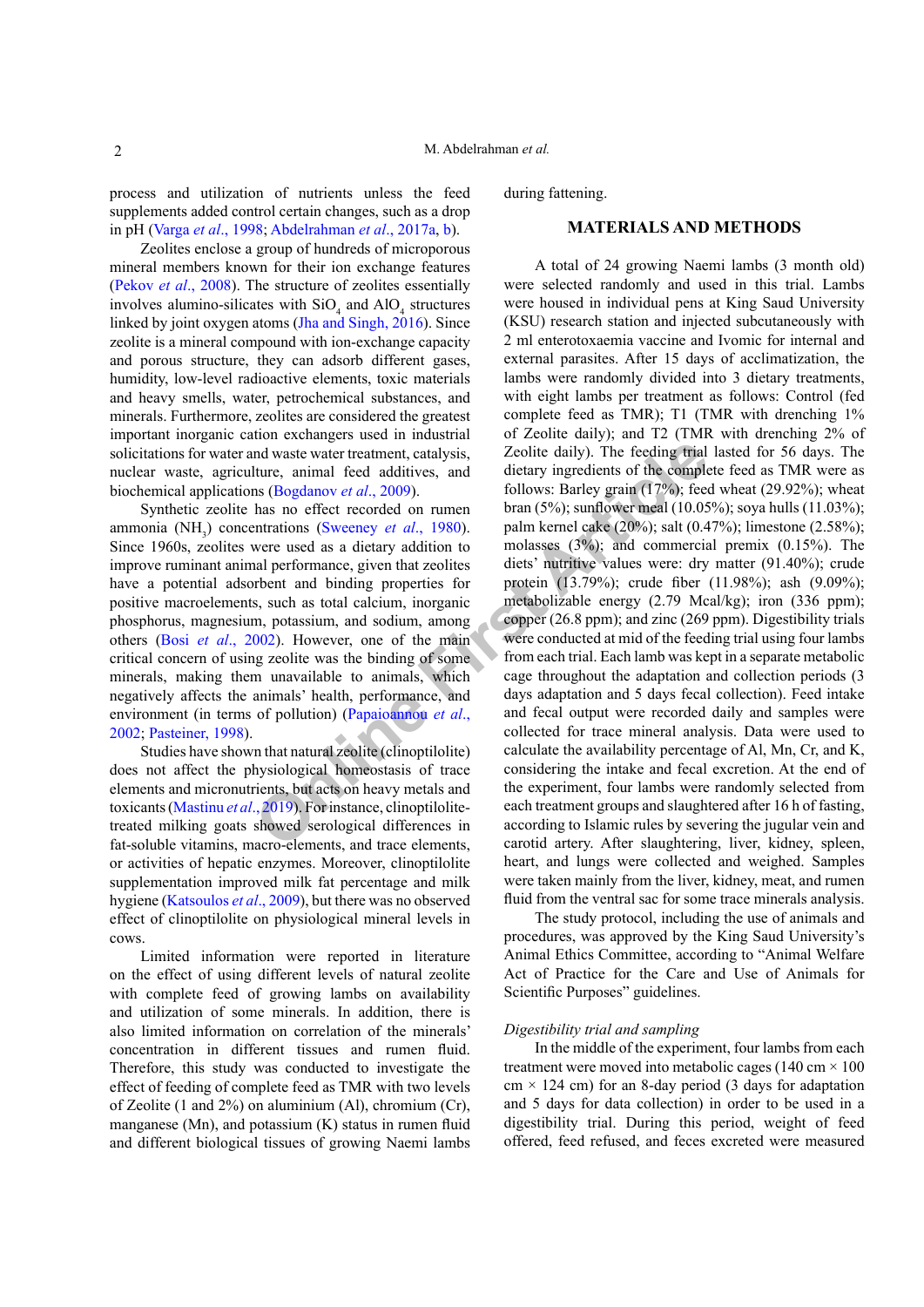daily at 08:00 h. Representative samples were collected and pooled (5% each of feed offered and refused and 20% of feces excreted) for subsample and then stored at -20 °C for determination of apparent digestibility and subsequent analysis of some minerals.

#### *Tissues samples digestion*

Before digestion, all samples were vortexed thoroughly to provide a homogeneous matrix for digestion. Samples were immediately pipetted to prevent settling prior to removing the sample. For trace metals analysis;  $0.5000 \pm 0.001$ g rumen fluid and other tissues were weighed in acid-washed Teflon™ vessel. Afterward, 1 ml HNO<sup>3</sup> (65% *Riedel-de Haen, Germany*), 1 ml HCl (36% *Avonchem, UK*), 1 ml  $H_2O_2$  (30% w/v *Avonchem, UK*), and 1 ml deionized  $H_2O$  (Milli-Q quality) were added to the sample before loading on the microwave (Anton Paar Microwave 3000 Microwave, Graz, Austria). The samples were digested according to pre-set temperature program as follow: power initially is ramped at 1250 watts for 15 minute and held for 15 min and then power is reduced to zero watts for zero minute and held for 15 min.

#### *Minerals analysis*

Determinations of major and trace metals were performed using a Perkin Elmer Model Optima 7000 DV spectrometer (Perkin Elmer, USA) for inductively coupled plasma optical emission spectrometry (ICP-OES) equipped with a Meinhard Nebulizer type A**<sup>2</sup>** . Argon (purity higher than 99.999% supplied by AH group (Dammam, Saudi Arabia) was used as carrier gas and to sustain plasma. The operating conditions employed for the ICP-OES determination involves: 1300W RF power; 15 L min<sup>−</sup> plasma flow; 0.2 L min<sup>-1</sup> auxiliary flow; 0.8 L min<sup>-1</sup> nebulizer flow; and 1.5 mL min-1 sample uptake rate. Axial and radial view was used for metals determination, while 2-point background correction and 3 replicates were used to measure the analytical signal, with the processing mode being the peak area. Emission intensities were obtained for the most sensitive lines free of spectral interference. Calibration standards were prepared by diluting the stock multi-elemental standard solution (1000 mg  $L^{-1}$ ) in 0.5% (v/v) nitric acid. Calibration curves for all elements were in the range of 1.0 ng mL<sup>-1</sup> to 1.0 µg mL<sup>-1</sup> (1–1000 ppb).

### *Statistical analysis*

Data were analyzed as a complete randomized design using general linear model of [SAS \(2002\)](#page-7-6). The dependent variables were Al, Cr, Mn, and K concentration in different tissues, following zeolite supplementation (C, T1, and T2 treatments). Least significant differences test were used to test the difference between mean, taking  $P < 0.05$  as

the level of significance. Correlations were determined by Pearson's correlation test for each separate group in order to identify the effect of zeolite treatments on the mineral status.

#### **RESULTS**

#### *Effect of zeolite on mineral concentration in rumen fluid and tissues*

H<sub>2</sub>O<sub>2</sub> (30% w/v Avonchem, UK), tested elements in all the lambs<br>
On (Milli-Q quality) were added to concentration of aluminum in kid<br>
ing on the microwave (Anton Paar Mn in rumen fluid. There was a<br>
one correct temperat The impact of zeolite in 1% and 2% concentration of TMR on Al, Cr, Mn, and K, as body trace elements concentration in liver, kidney, rumen fluid, and meat, are given in [Table I](#page-3-0). The results reported no significant difference  $(P > 0.05)$  between the concentration of all tested elements in all the lambs' tissues, except for the concentration of aluminum in kidney and rumen fluids and Mn in rumen fluid. There was a significantly higher ( $P <$ 0.05) Al concentration in kidney of lambs from T1 (1% Zeolite) compared to other groups. Furthermore, there was no significant difference ( $P > 0.05$ ) between the control and T2 lambs, but Al concentration in kidney of lambs from T2 was slightly lower than that of control group (3.36 vs. 4.20 µg/g wet weight). Moreover, Mn concentration in rumen fluid was decrease with zeolite supplementation, with a significantly ( $P < 0.05$ ) lower values for lambs from T2 when compared to T1 and control (339.47 vs. 379.82 and 524.90 µg/g wet weight, respectively). Although the same trend was reported for Mn in the liver, no difference between T1 and T2 groups was observed. Moreover, numerical gradually increases coordinated with increased zeolite level (T2) were detected in the concentration of K in the liver, kidney, and rumen fluid, but not in meat.

#### *Digestibility coefficient of some minerals*

The digestibility coefficient of this trial is presented in Table II. There were no significant differences ( $P >$ 0.05) in the absorption of Al, Cr, and K. However, these minerals were numerically higher in group supplemented with high levels of Zeolite (T2). A significant difference was reported for Mn level between the treatments, in which higher values were found for lambs from T1 and T2. Introduction of zeolite at 2% showed greater digestibility of the minerals under investigation. Moreover, feeding zeolite did not cause any significant effect on feed intake, fecal excretion, and dry matter digestibility, but numerically increased the feed intake ([Table II\)](#page-3-1). In contrast to the results presented herein, zeolite addition to lamb diets (Ochodnicky *et al*., 1986) and feedlot steer diets ([McCollum and Galyean, 1983](#page-7-7)) was reported to have no impact on feed intake and feed conversion ratio (FCR). Moreover, several studies have shown that feed intake increases with zeolite addition (Camara *et al*., 2012;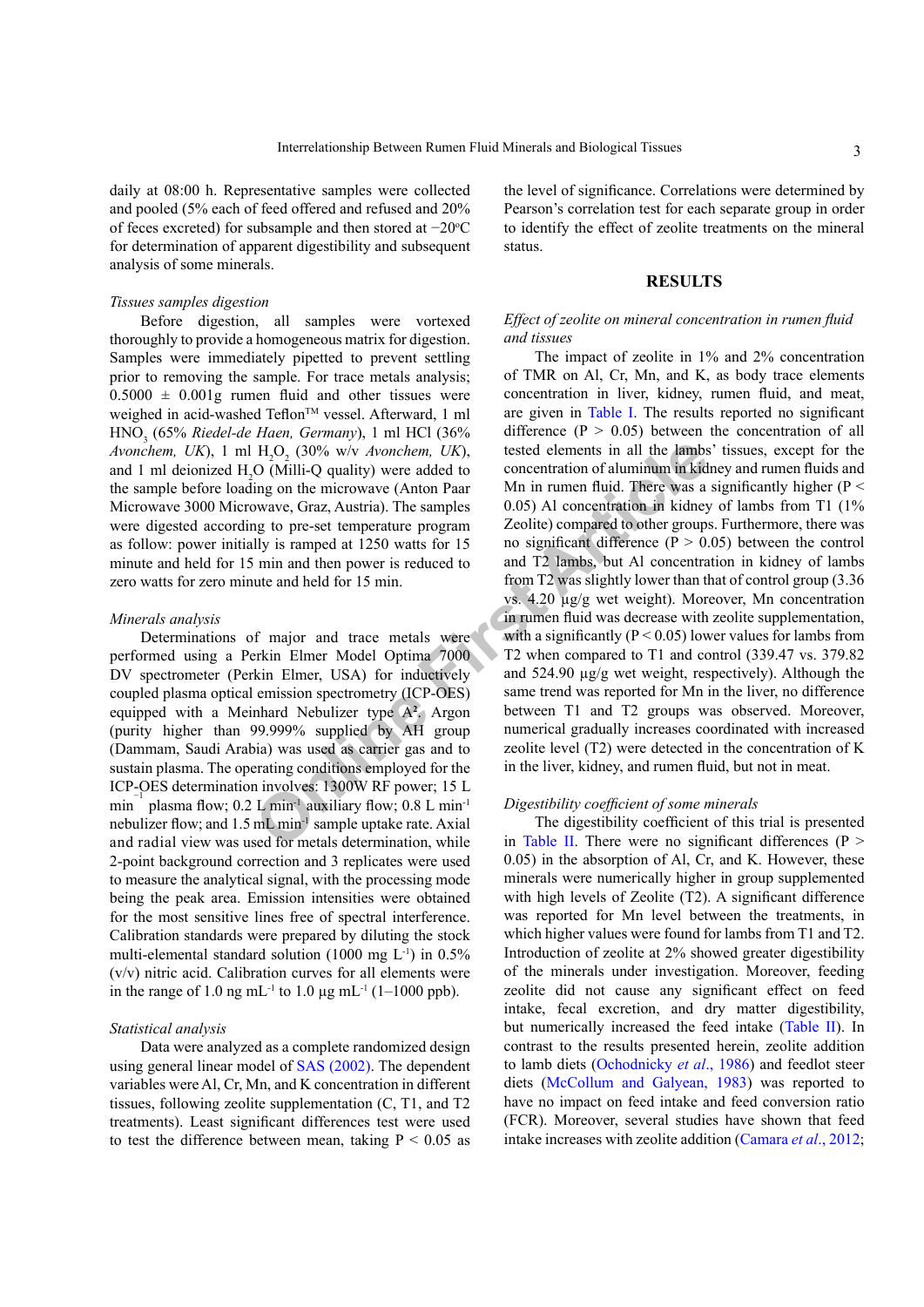<span id="page-3-0"></span>**Table I. Effect of Zeolite treatment on some trace minerals concentration in liver, kidney, meat (µg/g wet weight), and rumen fluid (μg/ml) of growing lambs fed complete feed.**

| Liver          |       |                |      |                                                                                                                                                                                       |                    |                              | Kidney |       |             | Rumen fluid    |               | Meat |      |                   |                   |              |
|----------------|-------|----------------|------|---------------------------------------------------------------------------------------------------------------------------------------------------------------------------------------|--------------------|------------------------------|--------|-------|-------------|----------------|---------------|------|------|-------------------|-------------------|--------------|
|                | Al    | $\mathbf{C}$ r | Mn   | K                                                                                                                                                                                     | AL                 | $\mathbf{C}$ r               | Mn K   |       | AL          | $\mathbf{C}$ r | Mn            | K    | Al   | $C_{\rm r}$       | Mn                | $\mathbf{K}$ |
| $\mathcal{C}$  | 525   | 0.24           | 3.58 | 62.36                                                                                                                                                                                 | $4.20a$ 0.263 1.29 |                              |        | 59.03 | 17.34a 0.49 |                | 524.90a 30.83 |      | 4.93 | 0.138 0.151 91.33 |                   |              |
| T1             | 5 1 6 | 0.17           | 2.67 | 65.56                                                                                                                                                                                 |                    | $4.99b$ 0.171 1.48           |        | 64.20 | 38.06b 0.43 |                | 379.82b 31.63 |      | 3.98 |                   | 0.095 0.133 89.20 |              |
| T <sub>2</sub> | 487   | 0.19           | 2.82 | 63.00                                                                                                                                                                                 |                    | 3.63 <sup>a</sup> 0.115 1.43 |        | 66.96 | 22.05a 0.42 |                | 339.47c 32.10 |      | 4.04 | 0.127 0.124       |                   | -90.93       |
| $Pr < F$ 0.64  |       | 0.12           | 0.49 | 0.69                                                                                                                                                                                  |                    | 0.036 0.064 0.84             |        | 0.13  | 0.05        | 0.26           | 0.05          | 0.24 | 0.13 | 0.482             | -0.67             | 0.64         |
|                |       |                |      | SEM $\pm$ 0.24 $\pm$ 0.01 $\pm$ 0.31 $\pm$ 1.44 $\pm$ 0.36 $\pm$ 0.03 $\pm$ 0.12 $\pm$ 1.66 $\pm$ 11.78 $\pm$ 0.05 $\pm$ 37.24 $\pm$ 1.34 $\pm$ 0.22 $\pm$ 0.03 $\pm$ 0.01 $\pm$ 0.88 |                    |                              |        |       |             |                |               |      |      |                   |                   |              |

 $\overline{C}$ , Control group; T1, level 1 of zeolite; T2, level 2 of zeolite; Pr > F, Probability of the F statistic; S.E, stander error. Al, aluminum; Cr, Chromium; Mn, Manganese; K, Potassium.

<span id="page-3-1"></span>**Table II. Digestibility coefficient of Al, Cr, Mn, and K of Naemi lambs fed complete feed with or without Zeolite supplementation.**

| 1.1                                                                                                                                                                           |        |                |           |            |                |                                                                       |                |       |
|-------------------------------------------------------------------------------------------------------------------------------------------------------------------------------|--------|----------------|-----------|------------|----------------|-----------------------------------------------------------------------|----------------|-------|
| Koknaroglu et al., 2006; Stojkovic et al., 2012) and, at<br>the same time, improves FCR (Nowar <i>et al.</i> , 1993), which<br>closely agrees with our finding in this study. |        |                |           |            |                | Table III. Effect of zeolite on<br>liver ash percentage.              |                |       |
|                                                                                                                                                                               |        |                |           |            |                | <b>Tissues</b>                                                        | <b>Control</b> | T1    |
| Table II. Digestibility coefficient of Al, Cr, Mn, and K of                                                                                                                   |        |                |           |            |                | Liver                                                                 | 0.725          | 0.79  |
| Naemi lambs fed complete feed with or without Zeolite                                                                                                                         |        |                |           |            |                | Kidney                                                                | 0.115          | 0.37  |
| supplementation.                                                                                                                                                              |        |                |           |            |                | Spleen                                                                | 0.075          | 0.21  |
|                                                                                                                                                                               |        |                |           |            |                | Heart                                                                 | 0.165          | 0.16  |
| <b>Parameters</b>                                                                                                                                                             | C      | T <sub>1</sub> | <b>T2</b> | <b>SEM</b> | <b>P-Value</b> | Lungs                                                                 | 0.605          | 0.63  |
| T Feed intake, Kg                                                                                                                                                             | 7.915  | 8.590          | 8.610     | 0.058      | 0.345          | Liver inorganic %                                                     | 1.05a          | 1.18  |
| T Fecal excreted.                                                                                                                                                             | 4.363  | 3.878          | 3.905     | 0.113      | 0.806          |                                                                       |                |       |
| Kg DMDC, %                                                                                                                                                                    | 55.67  | 45.95          | 45.86     | 5.11       | 0.085          | Correlation coefficients                                              |                | betwe |
| Al digestibility, %                                                                                                                                                           | 78.25  | 75.66          | 80.11     | 3.22       | 0.618          | different tissues                                                     |                |       |
| Cr digestibility, %                                                                                                                                                           | 80.13  | 78.30          | 80.90     | 4.81       | 0.541          | Table IV shows the correlation                                        |                |       |
| Mn digestibility, %                                                                                                                                                           | 69.85a | 82.35b         | 79.85b    | 5.54       | 0.048          | tested minerals in liver, kidney, r<br>the control group (without zeo |                |       |
| K digestibility, %                                                                                                                                                            | 76.21  | 79.55          | 77.61     | 7.21       | 0.853          | significantly ( $P < 0.05$ ) positive                                 |                |       |
| <sup>ab</sup> Means with same superscript do not differ $(p>0.05)$ significantly;                                                                                             |        |                |           |            |                | for Al $(R2=0.96)$ and Cr $(R2=$                                      |                |       |
| T1= zeolite level 1 (1%); T2= zeolite level 2 (2%). Al, aluminum;<br>Cr. Chromium; Mn. Manganese; K. Potassium; DMDC, Dry matter                                              |        |                |           |            |                | fluid and meat. Furthermore, n                                        |                |       |
| digactibility coafficient                                                                                                                                                     |        |                |           |            |                | was reported for other minerals                                       |                |       |

<sup>ab</sup> Means with same superscript do not differ  $(p>0.05)$  significantly; T1= zeolite level 1 (1%); T2= zeolite level 2 (2%). Al, aluminum; Cr, Chromium; Mn, Manganese; K, Potassium; DMDC, Dry matter digestibility coefficient.

### *Effect of zeoplite on growing lambs tissue weights and liver ash percentages*

[Table III](#page-3-2) shows the tissues weight of the growing lambs and liver inorganic matter percentage, as an indication of the minerals' accumulation. The liver, kidney, spleen, heart, and lung weight were not significantly affected by zeolite supplementation, but the liver weight was higher for lambs supplemented with zeolite (T1 and T2) compared to control (0.793, 0.773 vs. 0.725 kg). Furthermore, the inorganic percentage in liver was significantly higher for lambs supplemented with zeolite compared to control [\(Table III\)](#page-3-2). This give an indication that zeolite causes a great effect on absorption, utilization, and accumulation of minerals in the liver.

<span id="page-3-2"></span>**Table III. Effect of zeolite on tissues weight (Kg) and liver ash percentage.**

| <b>Tissues</b>             | <b>Control</b> | - T1  | T <sub>2</sub> | <b>SEM</b> | P value |
|----------------------------|----------------|-------|----------------|------------|---------|
| Liver                      | 0.725          | 0.793 | 0.773          | 0.02       | 0.39    |
| Kidney                     | 0.115          |       | 0.375 0.123    | 0.08       | 0.36    |
| Spleen                     | 0.075          | 0.218 | 0.063          | 0.05       | 0.35    |
| Heart                      | 0.165          |       | 0.168 0.190    | 0.01       | 0.26    |
| Lungs                      | 0.605          |       | 0.635 0.630    | 0.01       | 0.50    |
| Liver inorganic $\%$ 1.05a |                | 1.18b | $1.165b$ 0.02  |            | 0.001   |
|                            |                |       |                |            |         |

*Correlation coefficients between trace mineral and different tissues* 

Table IV shows the correlation coefficient (R2) between tested minerals in liver, kidney, meat, and rumen fluid for the control group (without zeolite supplementation). A significantly ( $P < 0.05$ ) positive correlation was reported for Al  $(R2=0.96)$  and Cr  $(R2=0.99)$  content of rumen fluid and meat. Furthermore, no significant correlation was reported for other minerals in different tissues. This indicated that is a limited correlation between the studied minerals in different tissues when fed regularly with TMR, without zeolite.

[Table V](#page-4-1) shows the effect of zeolite (1%) on correlation of Al, Cr, Mn, and K concentrations in liver, kidney, meat, and rumen fluid. Significantly positive correlations ( $P \leq$ 0.05) were found between rumen fluid and kidney for Al  $(R2= 0.97)$  and K  $(R2= 0.99)$  and between kidney and meat for Cr (R2=0.99). Furthermore, a significant (P  $\leq$ 0.05) positive correlation between rumen fluid and meat was found for Mn  $(R2=0.97)$  and K  $(R2=0.94)$ .

The correlations between the different tested minerals in different tissues of lambs fed high zeolite supplementation (T2) are reported in [Table VI.](#page-5-0) The concentration of rumen fluid Al was significantly  $(P \leq$ 0.05) and positively correlated with liver Al (R2=0.94),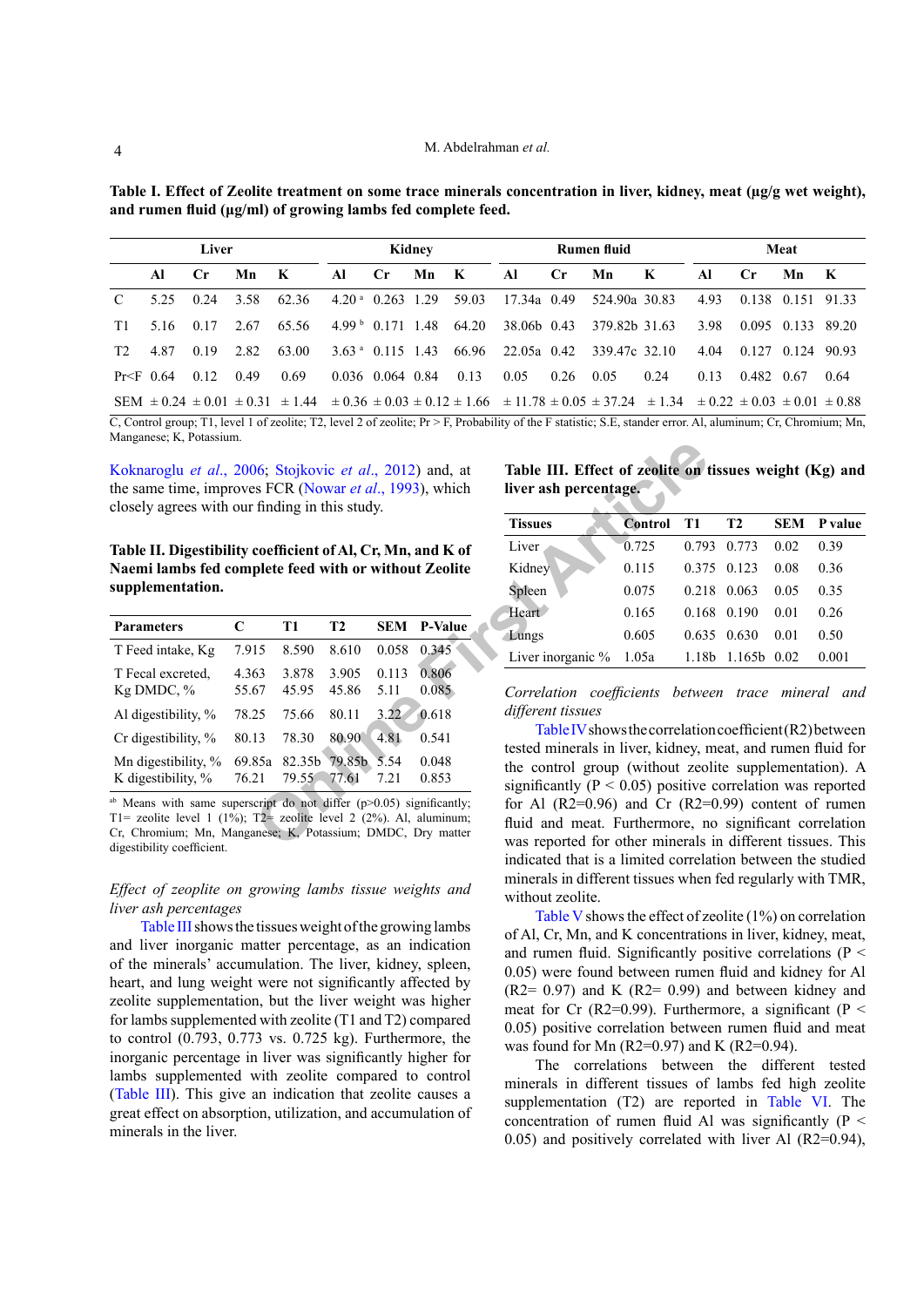meat Al (R2=0.99), and meat K (R2=0.93). Moreover, kidney Mn was significantly ( $P < 0.05$ ) and negatively correlated with meat Mn (R2=−0.98) and rumen fluid Cr (R2=  $-0.95$ ). Liver K is significantly correlated (P < 0.05) with rumen fluid K  $(R2=0.96)$ . It is very clear that 2% zeolite supplementation causes a modification in the absorption and metabolism of the tested minerals, which is due to the high correlation between the tested mineral in the different tissues.

<span id="page-4-0"></span>**Table IV. Correlation matrix of some minerals between rumen fluid (µg/ml), liver, kidney, and meat (µg/g wet weight) of growing lambs fed complete feed without zeolite.**

|           |               |              |         |                     |      |           | Kidney                                                          | 0.49    |  |  |  |
|-----------|---------------|--------------|---------|---------------------|------|-----------|-----------------------------------------------------------------|---------|--|--|--|
| Element   | <b>Tissue</b> | liver        |         | <b>Kidney Rumen</b> | Meat |           | Rumen fluid                                                     | 0.68    |  |  |  |
|           |               |              |         | fluid               |      |           | Meat                                                            | $-0.91$ |  |  |  |
| Aluminum  | liver         | $\mathbf{1}$ |         |                     |      | Chromium  | liver                                                           |         |  |  |  |
|           | Kidney        | 0.16         | 1       |                     |      |           | Kidney                                                          | 0.21    |  |  |  |
|           | Rumen fluid   | $-0.79$      | 0.48    | 1                   |      |           | Rumen fluid                                                     | $-0.99$ |  |  |  |
|           | Meat          | $-0.92$      | 0.23    | $0.96*$             | 1    |           | Meat                                                            | $-0.16$ |  |  |  |
| Chromium  | liver         | 1            |         |                     |      | Manganese | liver                                                           | 1       |  |  |  |
|           | Kidney        | $-0.83$      | 1       |                     |      |           | Kidney                                                          | 0.91    |  |  |  |
|           | Rumen fluid   | $-0.62$      | 0.95    |                     |      |           | Rumen fluid                                                     | 0.5     |  |  |  |
|           | Meat          | $-0.66$      | 0.97    | $0.99*$             |      |           | Meat                                                            | 0.27    |  |  |  |
| Manganese | liver         | 1            |         |                     |      | Potassium | liver                                                           | 1       |  |  |  |
|           | Kidney        | 0.67         | 1       |                     |      |           | Kidney                                                          | $-0.07$ |  |  |  |
|           | Rumen fluid   | $-0.75$      | $-0.99$ |                     |      |           | Rumen fluid                                                     | 0.01    |  |  |  |
|           | Meat          | $-0.07$      | 0.69    | $-0.61$             |      |           | Meat                                                            | $-0.33$ |  |  |  |
| Potassium | liver         | 1            |         |                     |      |           | The change in Al concentrati                                    |         |  |  |  |
|           | Kidney        | 0.47         |         |                     |      |           | with zeolite supplementation ma                                 |         |  |  |  |
|           | Rumen fluid   | $-0.71$      | $-0.95$ |                     |      |           | that part of the zeolite is hydrolyz                            |         |  |  |  |
|           | Meat          | 0.54         | $-0.48$ | 0.2                 | 1    |           | acid, amorphous aluminum silica<br>(0, 1, 1, 1, 1000, M1, 1, 1) |         |  |  |  |

#### **DISCUSSION**

Zeolites are three dimensional frames that consist of  $SiO_4$  and  $AlO_4$ , which form uniform pours and act as an absorbent agent. In the last fifty years, zeolites are undisputed as excellent catalysts for a wide variety of reactions. However, one of the main critical concern of using zeolite was the binding of some minerals, which make them unavailable to animals, thus negatively affecting the animals' health, performance, and environment (in terms of pollution) through fecal mineral loss ([Papaioannou](#page-7-3) *et al*., 2002; [Pasteiner, 1989](#page-7-4)). Natural and synthetic zeolite has been shown to reduce blood and tissues mineral concentrations in different species, such as pigs (Pond *et al*[., 1988](#page-7-11)) and broilers ([Scheideler, 1993](#page-7-12));

however, it is not well documented in ruminants. Although there is limited data in literature regarding the effect of different levels of zeolite on minerals profiles in serum and tissues of growing lambs, valuable conclusions have been obtained from this study.

<span id="page-4-1"></span>

| Table V. Correlation matrix of some minerals between               |
|--------------------------------------------------------------------|
| rumen fluid ( $\mu$ g/ml), liver, kidney, and meat ( $\mu$ g/g wet |
| weight) of growing lambs fed complete feed with 1%                 |
| zeolite supplementation (T1).                                      |
|                                                                    |

| Element   | Tissue      |         |         | Liver Kidney Rumen Meat<br>fluid |   |
|-----------|-------------|---------|---------|----------------------------------|---|
| Aluminum  | liver       | 1       |         |                                  |   |
|           | Kidney      | 0.49    | 1       |                                  |   |
|           | Rumen fluid | 0.68    | $0.97*$ | 1                                |   |
|           | <b>Meat</b> | $-0.91$ | $-0.81$ | $-0.63$                          | 1 |
| Chromium  | liver       | 1       |         |                                  |   |
|           | Kidney      | 0.21    | 1       |                                  |   |
|           | Rumen fluid | –0.99   | 0.37    | 1                                |   |
|           | Meat        | $-0.16$ | $0.99*$ | 0.31                             | 1 |
| Manganese | liver       | 1       |         |                                  |   |
|           | Kidney      | 0.91    | 1       |                                  |   |
|           | Rumen fluid | 0.5     | 0.08    | 1                                |   |
|           | Meat        | 0.27    | $-0.16$ | $0.97*$                          | 1 |
| Potassium | liver       | 1       |         |                                  |   |
|           | Kidney      | $-0.07$ | 1       |                                  |   |
|           | Rumen fluid | 0.01    | $0.99*$ | 1                                |   |
|           | Meat        | $-0.33$ | 0.92    | $0.94*$                          | 1 |

The change in Al concentration in some lambs' tissues with zeolite supplementation may be related to the fact that part of the zeolite is hydrolyzed and released as silicic acid, amorphous aluminum silicates, and Al at acidic pH (Cook *et al*[., 1982](#page-6-11); Mohri *et al*[., 2008](#page-7-13)). Therefore, zeolite may possibly supply a significant amount of Al to the diets of lamb, provided that Al is present in a form that can be utilized by the body. The results of this study reveal some numerical Al increases in lamb body tissues, which were supplemented with natural zeolite (especially 1% natural zeolite), such as the kidney and rumen fluids, which confirm the above hypothesis. Rumen Al was highly correlated with that of meat in the group without zeolite supplementation, but correlated with kidney when supplemented with 1% zeolite. Moreover, lambs supplemented with 2% zeolite showed a significantly high correlation of rumen fluid Al with those of liver and meat. This gives an indication that zeolite supplementation plays a role in Al absorption and metabolism according to the level supplemented with the complete feed.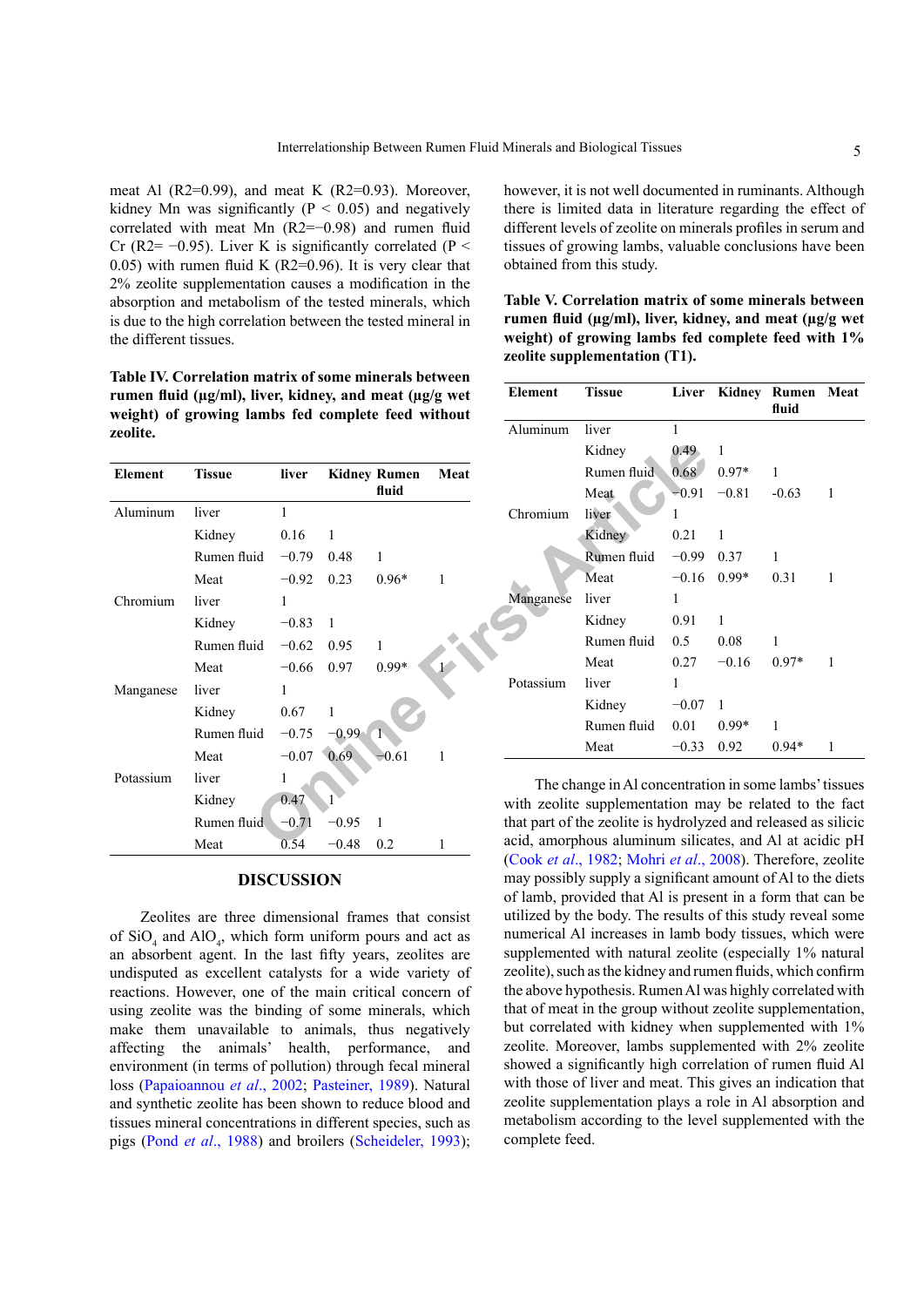<span id="page-5-0"></span>**Table VI. Correlation matrix of some minerals between rumen fluid (µg/ml), liver, kidney, and meat (µg/g wet weight) of growing lambs fed complete feed with 2% zeolite supplementation (T2).**

| Element   | Tissue      | Liver   |          | Kidney Rumen Meat<br>fluid |                |
|-----------|-------------|---------|----------|----------------------------|----------------|
| Aluminum  | liver       | 1       |          |                            |                |
|           | Kidney      | 0.73    | 1        |                            |                |
|           | Rumen fluid | $0.94*$ | 0.46     | 1                          |                |
|           | Meat        | 0.88    | 0.32     | $0.99*$                    | 1              |
| Chromium  | liver       | 1       |          |                            |                |
|           | Kidney      | $-0.27$ | 1        |                            |                |
|           | Rumen fluid | 0.57    | $-0.95*$ | 1                          |                |
|           | Meat        | $-0.56$ | $0.95 -$ | $-0.99*$                   | 1              |
| Manganese | liver       | 1       |          |                            |                |
|           | Kidney      | 0.82    | 1        |                            |                |
|           | Rumen fluid | 0.17    | $-0.43$  | 1                          |                |
|           | Meat        | $-0.89$ | $-0.98*$ | 0.29                       | 1              |
| Potassium | liver       | 1       |          |                            |                |
|           | Kidney      | $-0.42$ | 1        |                            |                |
|           | Rumen fluid | $0.96*$ | $-0.66$  | 1                          |                |
|           | Meat        | 0.78    | $-0.89$  | $0.93*$                    | $\overline{1}$ |

The mechanism of Cr intestinal absorption is determined by passive diffusion (Stoecker, 1999). Cr tends to accumulate in epidermal tissues, bones, liver, kidney, spleen, lungs, and large intestine. Cr concentration was not significantly different in the lamb body tissues, but lower concentrations were reported in all the tissues investigated. This study reported a highly significant negative correlation between rumen fluid and kidney and meat for lambs fed 2% zeolite (T2). The control group (without zeolite supplementation) showed a positive correlation between rumen fluid and meat. Moreover, there was a positive correlation between kidney and meat in the group fed 1% zeolite. [Wallach \(1985\)](#page-7-15) reported that accumulation in other tissues, especially muscles, seems to be strictly limited or non-existent. This means that zeolite causes a noticeable change in Cr digestion, absorption, and accumulation in tissues by reducing levels, but made changes in the correlation between them.

For Mn status, our result is in agreement with the results of Gowda *et al*[. \(2007\)](#page-6-12), which concluded that addition of zeolite (in forms of hydrated sodium calcium alumino silicate) at the rate of 5 g/kg concentrate mixture in lambs resulted in lower absorption of Mn. This completely supports our finding in which a significant decrease was reported in rumen fluid Mn with increasing level of zeolite

supplementation. Moreover, there was a decrease in liver and meat Mn and an increase in kidney Mn. Thus, it is highly recommended that Mn supplementation be increased when using absorbent materials, such as zeolite. This study reported a higher significant Mn digestibility using zeolite when compared to control (without zeolite supplementation), even though no significant differences in levels of Mn in liver, kidney, and meat were found. This may be explained by the reports of [Miranda](#page-7-16) *et al*. [\(2006\)](#page-7-16) regarding a proper homeostatic mechanism in animal body maintain tissues Mn within a limited range. On the other hand, there was no significant correlation between Mn concentration in different tissues; however, zeolite supplementation (1%; T1) to growing lambs led to a positive significant correlation between rumen fluid and meat Mn. Lambs supplemented with 2% zeolite reported a significant negative correlation between kidney and meat Mn.

**Onli[ne F](#page-7-14)ir[st](#page-7-18) [A](#page-7-18)rticle** For our result regarding K accumulation in tissues and rumen fluid, very minor increase were reported in all tissues and rumen fluid, but it was not significant. This finding agrees with [Pond and Yen \(1983\)](#page-7-17), [Pond](#page-7-18) *et al*. (1984), and Ronald *et al*. (1993), who reported no effect on blood plasma and liver K with zeolite supplementation for growing lambs, hens, and pigs. Adversely, mice that were on clinoptilolite supplementation was reported have a 20% increase in serum K (Martin-Kleiner *et al*., 2001). A decrease in K concentration in plasma blood of dairy cattle fed zeolite was observed ([Sweeney](#page-7-2) *et al*., 1980). This may be due to the high K-binding capabilities of zeolite in the small intestinal tract (Pond *et al*[., 1988\)](#page-7-11). In contrast with findings from previous studies, the present study recorded a gradual increment in K concentration in most of the tested body tissues. Additionally, we registered a very strong correlation of K concentration between rumen fluids and kidney when fed 1% zeolite; however, 2% zeolite supplementation showed a significantly positive correlation between rumen fluid and liver K. Therefore, a change in K accumulation in tissues was mainly affected by the supplemented levels of zeolite, animal species, and physiological status.

#### **CONCLUSIONS**

Short-term natural zeolite (Clinoptilolite) supplementation for growing lambs fed complete feed as TMR has variable effects on bioavailability of Al, Cr, and Mn by increasing or decreasing the absorption and utilization efficiency and consequent accumulation in tissues. Therefore, the change in in absorption and accumulation of some minerals in tissues, especially kidney, with zeolite supplementation, require special attention for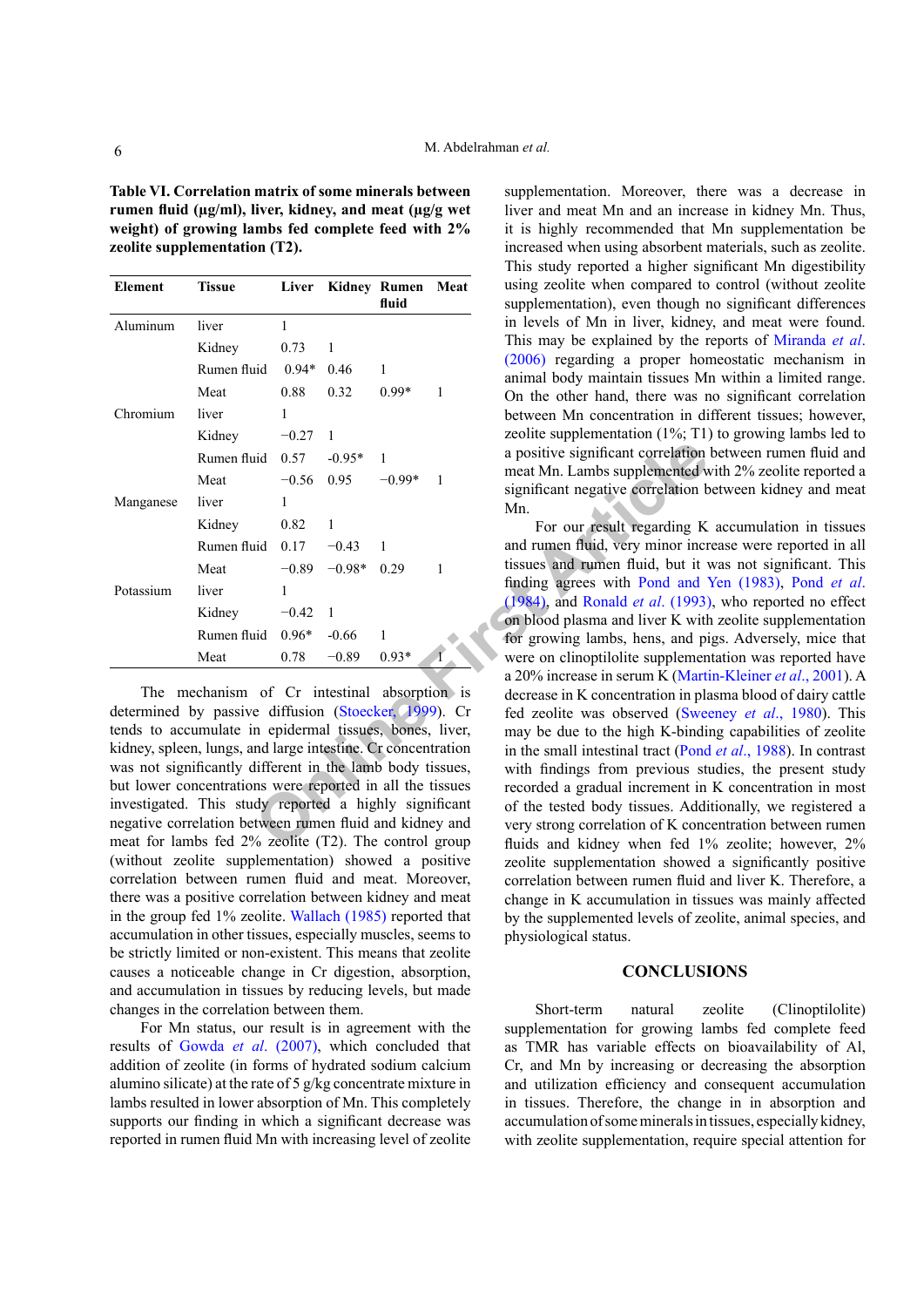the dietary needs of ruminant animal in order to avoid deficiencies or toxicities. Conducting an experimental research using ruminal and duodenal fistulated lambs with minerals isotopes is highly recommended to justify the findings obtained from zeolite supplementations.

# **ACKNOWLEDGEMENTS**

The authors would like to extend their sincere appreciation to the Deanship of Scientific Research at King Saud University for funding this work through research group RG -1441-408.

#### *Statement of conflict of interest*

<span id="page-6-6"></span>The authors have declared no conflict of interest.

## **REFERENCES**

- d[e](https://doi.org/10.3390/ani9070408)clared no conflict of interest.<br> **CERENCES**<br> **CERENCES**<br> **EXERENCES**<br> **EXERENCES**<br> **EXERENCES**<br> **EXERENCES**<br> **EXERENCES**<br> **EXERENCES**<br> **EXERENCES**<br> **EXERENCES**<br> **EXERENCES**<br> **EXERENCES**<br> **EXERENCES**<br> **EXERENCES**<br> **EXEREN** Abdelrahman M.M., Alhidary, I., Alyemni, A.H., Khan, R.U., Bello, A.R.S., Al- Saiady, M.Y. and Amran, R.A., 2017a. Effect of alfalfa hay on rumen fermentation patterns and serum biochemical profile of growing Naemi lambs with *ad libitum* access to total mixed rations. *Pakistan J. Zool.,* **49**: 1519-1522. https://doi.org/10.17582/journal. [pjz/2017.49.4.sc6](https://doi.org/10.17582/journal.pjz/2017.49.4.sc6)
- <span id="page-6-4"></span>Abdelrahman, M., Alhidary, I.A., Albaadani, H.H., Alobre, M., R.U. Khan and Aljumaah, R.S., 2019. Effect of palm kernel meal and malic acid on rumen characteristics of growing Naemi lambs fed total mixed ration. *Animals,* **9**: 408. https://doi. [org/10.3390/ani9070408](https://doi.org/10.3390/ani9070408)
- <span id="page-6-5"></span>Abdelrahman, M.M., Aljumaah, R.S. and Khan, R.U., 2017a. Effects of prepartum sustained-release trace elements ruminal bolus on performance, colustrum composition and blood metabolites in Najdi ewes. *Environ. Sci. Poll. Res.,* **24**: 9675-9680. [https://doi.](https://doi.org/10.1007/s11356-017-8625-1) [org/10.1007/s11356-017-8625-1](https://doi.org/10.1007/s11356-017-8625-1)
- <span id="page-6-0"></span>Alharthi, A.H., Al-Baadani, H.H., Al-Badawi, M.A., Abdelrehman, M.A., Alhidary, I.A. and Khan, R.U., 2021a. Effects of sunflower hulls on productive performance, digestibility indices and rumen morphology of growing Awassi lambs fed with total mixed rations. *Vet. Sci.,* **8**: 174-184. [https://](https://doi.org/10.3390/vetsci8090174) [doi.org/10.3390/vetsci8090174](https://doi.org/10.3390/vetsci8090174)
- <span id="page-6-10"></span><span id="page-6-1"></span>Alharthi, A.S., Alobre, M.M., Abdelrahman, M.M., Al-Baadani, H.H., Swelum, A.A., R.U. Khan and Alhidary, I.A., 2021b. The effects of different levels of sunflower hulls on reproductive performance of yearly ewes fed with pelleted complete diets. *Agriculture,* **11**: 959. [https://doi.org/10.3390/](https://doi.org/10.3390/agriculture11100959) [agriculture11100959](https://doi.org/10.3390/agriculture11100959)
- <span id="page-6-2"></span>Alhidary, I., Abdelrahman, M.M., Alyemni, A.H., Khan, R.U., Al-Mubarak, A.H. and Albaadani, H.H., 2016a. Characteristics of rumen in Naemi lamb: Morphological characteristics in response to altered feeding regimen. *Acta Histochem.,* **118**: 331-337. <https://doi.org/10.1016/j.acthis.2016.03.002>
- <span id="page-6-3"></span>Alhidary, I.A., Abdelrahman, M.M. and Khan, R.U., 2016c. Comparative effects of direct-fed microbial alone or with a traces mineral supplement on the productive performance, blood metabolites and antioxidant status of grazing Awassi lambs. *Environ. Sci. Poll. Res.,* **23**: 25218-25223. [https://](https://doi.org/10.1007/s11356-016-7684-z) [doi.org/10.1007/s11356-016-7684-z](https://doi.org/10.1007/s11356-016-7684-z)
- Alhidary, I.A., Abdelrahman, M.M., Alyemni, A.H., Khan, R.U., Al-Saiady, M.Y., Amran, R.A. and Alshamiry, F.A., 2016b. Effect of alfalfa hay on growth performance, carcass characteristics, and meat quality of growing lambs with ad libitum access to total mixed rations. *Rev. Bras. Zootec.,* **45**: 302-308. [https://doi.org/10.1590/S1806-](https://doi.org/10.1590/S1806-92902016000600004) 92902016000600004
- <span id="page-6-8"></span>Bogdanov, B., Georgiev, D., Angelova, K., and Yaneva, K., 2009. Natural zeolites: Clinoptilolite [Review]. *Nat. Mathematic. Sci.*, **4**: 6–11.
- <span id="page-6-12"></span><span id="page-6-11"></span><span id="page-6-9"></span><span id="page-6-7"></span>Bosi, P., Creston, D., and Casini, L., 2002. Production performance of dairy cows after the dietary addition of clinoptilolite. *Ital. J. Anim. Sci.*, **1**: 187–195. <https://doi.org/10.4081/ijas.2002.187>
	- Câmara, L.R.A., Valadares-Filho, S.C., Leão, M.I., Valadares, R.F.D., Dias, M., Gomide, A.P.C., Barros, A.C.W., Nascimento, V.A., Ferreira, D.J. and Faé, J.T., 2012. Zeólita na dieta de bovinos de corte. *Arq. Bras. Med. Vet. Zootec*., **64**: 631–639.
	- Cook, T.E., Cilley, W.A., Savitsky, A.C., and Wiers, B.H., 1982. Zeolite A hydrolysis and degradation. *Environ. Sci. Technol.*, **16**: 344–350. [https://doi.](https://doi.org/10.1021/es00100a008) [org/10.1021/es00100a008](https://doi.org/10.1021/es00100a008)
	- Gowda, N. K. S., Suganthi, R. U., Malathi, V., and Raghavendra, A., 2007. Utilization of dietary minerals and blood biochemical values in lambs fed hydrated sodium calcium alumino silicate sorbent material at supplementary level. *Small Rumin. Res.,* **69**: 17–22. [https://doi.org/10.1016/j.](https://doi.org/10.1016/j.smallrumres.2005.12.003) [smallrumres.2005.12.003](https://doi.org/10.1016/j.smallrumres.2005.12.003)
	- Jha, B., and Singh, D.N., 2016. Basics of zeolites. In: *Advanced structured materials*. Springer, Berlin. pp. 5–31. [https://doi.org/10.1007/978-981-10-](https://doi.org/10.1007/978-981-10-1404-8_2) [1404-8\\_2](https://doi.org/10.1007/978-981-10-1404-8_2)
	- Katsoulos, P. D., Zarogiannis, S., Roubies, N., and Christodoulopoulos, G., 2009. Effect of longterm dietary supplementation with clinoptilolite on performance and selected serum biochemical